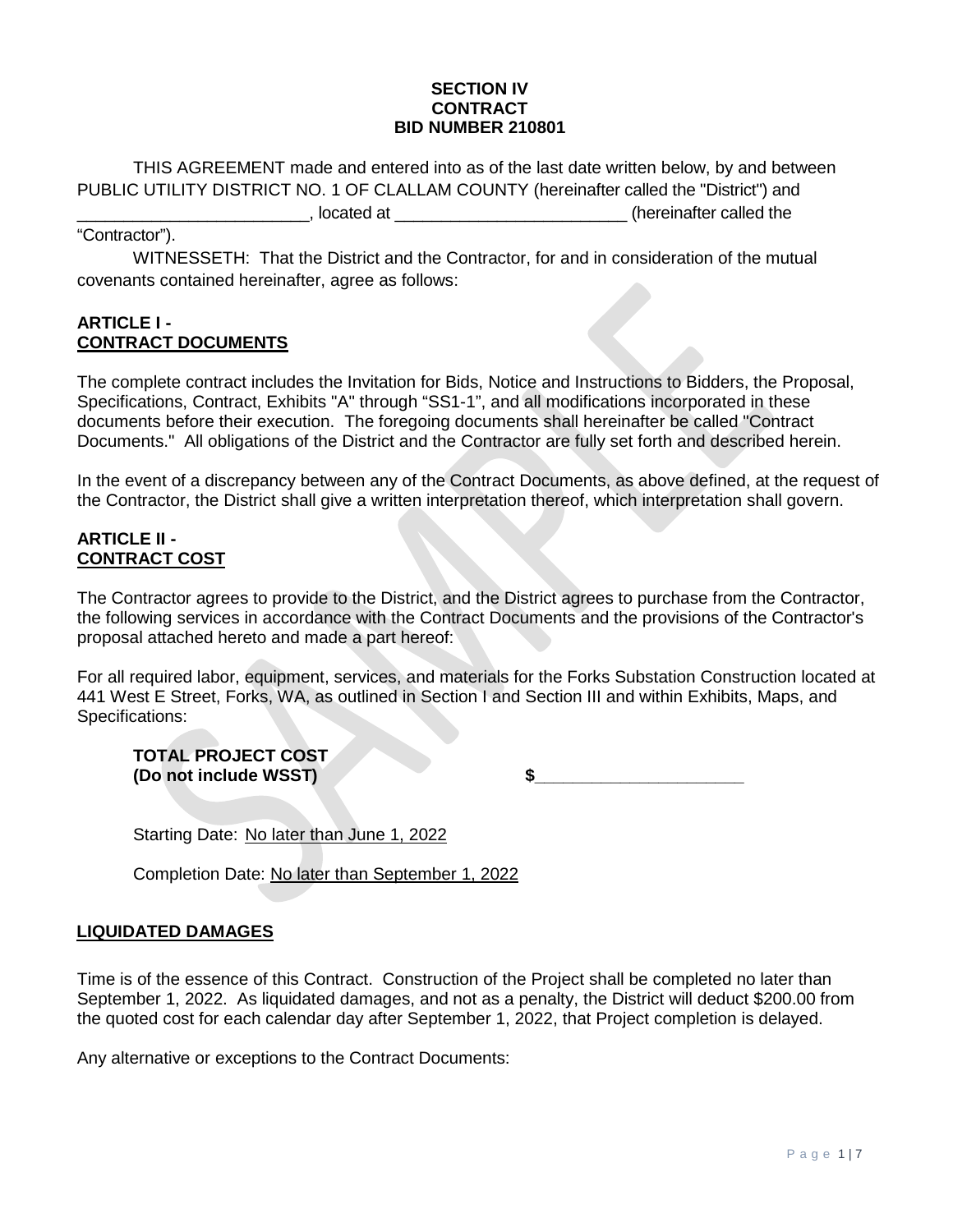### **ARTICLE III - INDEMNITY AND HOLD HARMLESS AGREEMENT**

The Contractor agrees to indemnify, defend, and hold harmless the District and its agents and employees from liability, loss, damage, injury, or death arising out of or resulting from performance by the Contractor under the terms of this Contract, injuring or damaging the person or property of any other person or corporation, except as otherwise limited in this paragraph. In the event of concurrent negligence or fault of the Contractor, its agents, employees, or subcontractors and the District, its agents or employees, the Contractor shall indemnify, defend, and hold harmless the District and its agents or employees to the extent that liability, loss, damage, injury, or death is caused by the negligence or fault of the Contractor, its agents, employees, or subcontractors.

It is understood that the Contractor assumes the risk of the condition of the property of the District to be worked upon or about, and Contractor agrees to indemnify the District or its agents and employees against any loss, damage, injury, or death to the person or property of Contractor, its agents, employees, representatives, licensees, or invitees, resulting from any defective condition of said property, while the Contractor is engaged in the performance of this contract.

Contractor also agrees to indemnify, defend, and hold harmless the District from any and all liens, claims, or damage of any kind or nature against or to any property of the District and resulting from or arising out of the performance by the Contractor under the terms of this contract.

In all claims against the District or its agents and employees, or the Contractor, any subcontractor, anyone directly or indirectly employed by the Contractor or any subcontractor, or anyone for whose acts the Contractor or any subcontractor may be liable, the indemnification obligation under this paragraph shall not be affected by any limitation on the amount or type of damages, compensation, or benefits payable by or for the Contractor or any subcontractor under any worker's compensation act, including Title 51 RCW, any disability benefit acts, or any other employee benefit acts. The Contractor and any subcontractor hereby waive, for themselves and their successors, any right to claim any such limitation as a defense, set off, or other reduction of the District's right to indemnification under this paragraph.

# **ARTICLE IV - MUTUAL CYBER SECURITY INDEMNIFICATION**

Both parties agree to be responsible for the protection of their own computers, servers, hard drives, information systems, and email accounts from cyber security breaches, including but not limited to malicious software, viruses, hacking, and phishing scams ("Cyber Security Breaches"). Each party shall indemnify the other from any damages, liabilities, or expenses of every kind, including but not limited to reasonable attorney's fees, resulting from or arising out of their own Cyber Security Breaches, including wire fraud attempts directed to the other party resulting from such Cyber Security Breaches.

### **ARTICLE V - PAYMENTS/RETAINAGE**

Progress payments will be made by the District to the Contractor within 30 days of receipt of a billing statement, provided that the District Representative verifies the accuracy of the billing or corrects it as mutually agreeable to the District and the Contractor. All invoices shall have the agreement number on the invoice and be mailed to Clallam County Public Utility District No. 1, Attention: Contracts Coordinator, P.O. Box 1000, Carlsborg, WA 98324.

In accordance with the Revised Code of Washington, Chapter 60.28, public improvement contracts shall provide, and public bodies shall reserve, a contract retainage not to exceed five percent of the moneys earned by the Contractor as a trust fund for the protection and payment of: (a) the claims of any person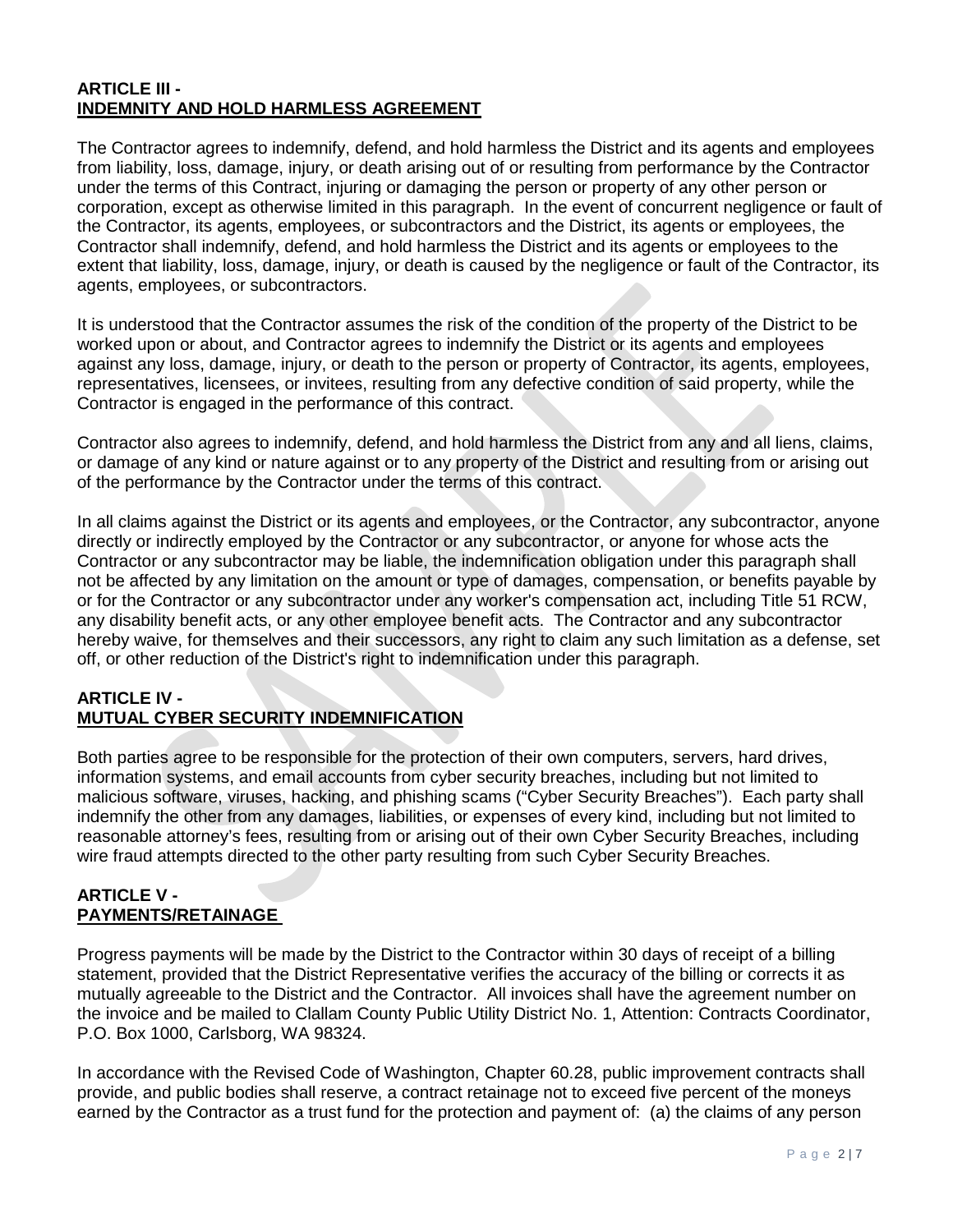arising under this quotation, and (b) the State with respect to taxes imposed pursuant to Title 82 RCW which may be due from such Contractor.

#### **ARTICLE VI - PAYMENT OF PREVAILING WAGES**

In accordance with Chapter 39.12 RCW, there shall be paid to all laborers, workers, or mechanics employed on the Project, a wage not less than the prevailing rate of wage as set forth in Chapter 39.12 RCW and **Exhibit A** of the Invitation to Bid, incorporated herein by this reference, for an hour's work in the same trade or occupation in the area of work regardless of any contractual relationship which may exist, or be alleged to exist, between the Contractor and any laborers, workers, mechanics, or subcontractors.

Before payment is made of any sum or sums due hereunder, the Contractor and each and every subcontractor shall submit to the District a "Statement of Intent to Pay Prevailing Wages," which statement shall include:

- 1) The Contractor's registration certificate number; and
- 2) The prevailing rate of wage for each classification of workers entitled to prevailing wages under RCW 39.12.020 and the estimated number of workers in each classification.

Each Statement of Intent to Pay Prevailing Wages must be approved by the Industrial Statistician of the Department of Labor and Industries before it is submitted to the District.

Unless otherwise authorized by the Department of Labor and Industries, each voucher claim submitted by the Contractor for payment shall state that the prevailing wages have been paid in accordance with the prefiled Statement or Statements of Intent to Pay Prevailing Wages on file. Following the final acceptance of the Project, the Contractor and each and every subcontractor shall submit to the District an "Affidavit of Wages Paid" before the funds retained according to the provisions of RCW 60.28.010 are released to the Contractor. Each affidavit of wages paid must be certified by the Industrial Statistician of the Department of Labor and Industries before it is submitted to the District.

### **ARTICLE VII - INSURANCE**

The Contractor shall, at his own expense and cost, carry in an insurance company or companies and under policies of insurance, acceptable to and approved by the District, the following insurance with limits not less than shown on the respective items:

a. Worker's Compensation

To the limit required by the laws of the State of Washington.

b. Comprehensive General Liability and Property Damage Insurance

This insurance shall include coverage for contractor's contingency liability Insurance covering subcontractor's liability, contractual liability insurance, completed operations liability insurance, and automobile liability insurance covering owned, non-owned, and hired units.

#### *Minimum Limits:*

Bodily Injury \$1,000,000 each person Property Damage \$1,000,000 each occurrence \$2,000,000 aggregate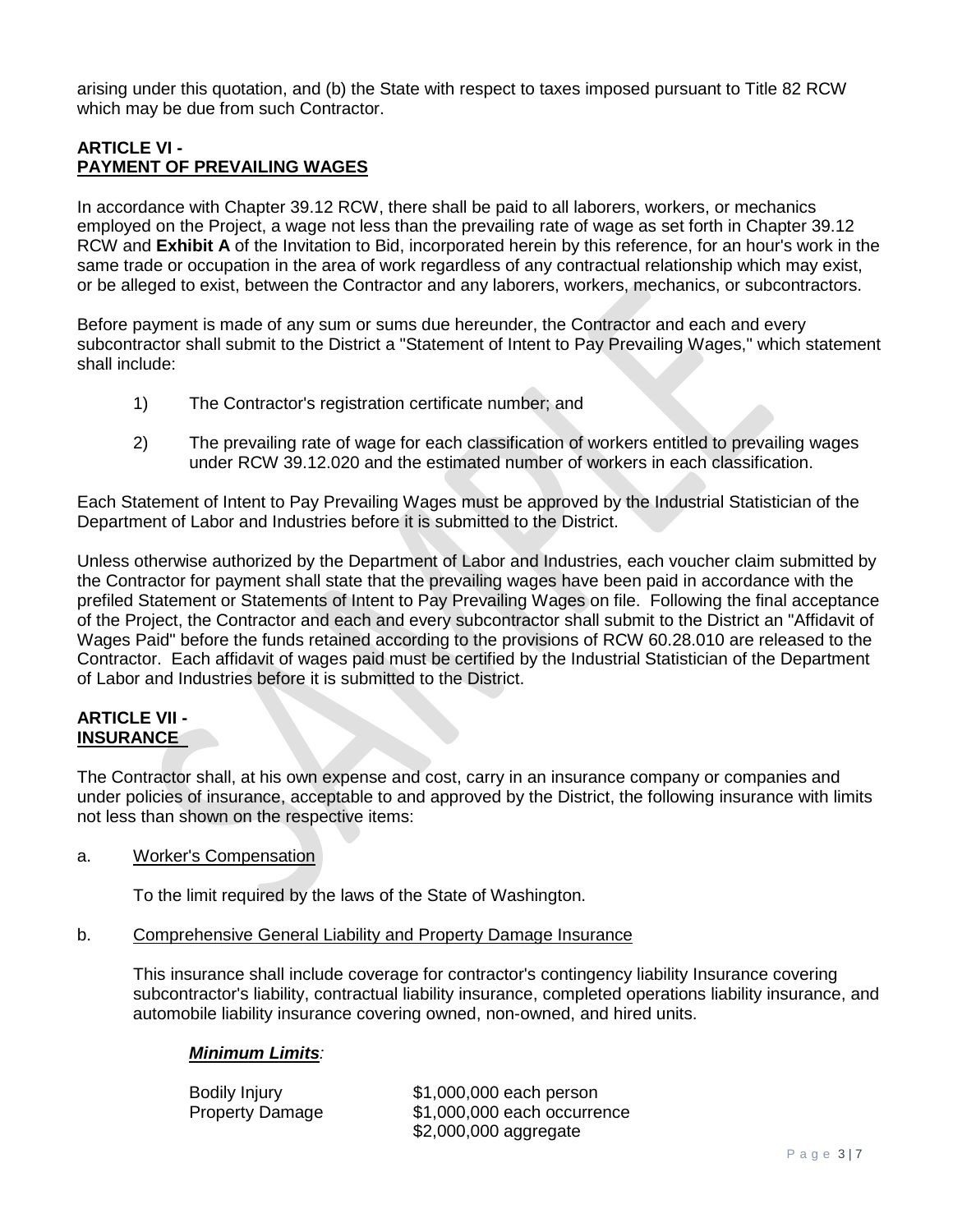Umbrella Coverage \$2,000,000

c. All policies of insurance providing coverages required under paragraph "b" above shall name the Public Utility District No. 1 of Clallam County as additional named insured with a cross liability clause and provide that no cancellation or material changes in the policies shall become effective unless thirty (30) days prior notice of such cancellation or change shall be furnished the District by registered mail.

Prior to commencement of any work hereunder, the Contractor shall provide the District with evidence of Workers' Compensation insurance required under "a" above, and with a Certificate of Insurance showing the District named as additional insured as required under "b" above.

### **ARTICLE VIII - PERFORMANCE AND PAYMENT BOND(S)**

The Contractor shall furnish performance and payment bond(s) in the penal sum not less than one hundred percent (100%) of the bid cost of the Project, on an appropriate form, with a surety or sureties acceptable to the District. When the performance and payment bond(s) requirement has been met, the Contractor will be given a notice to proceed. In the event that the surety or sureties on the performance and payment bond(s) delivered to the District shall at any time become unsatisfactory to the District, the Contractor shall, upon request by the District, deliver to the District another or an additional bond(s).

Should the successful bidder fail or refuse to execute such counterparts or to furnish a performance and payment pond(s) within ten (10) days after written notification of the acceptance of the proposal by the District, the bidder will be considered to have abandoned the proposal. In such event, the District shall be entitled (a) to enforce the bid bond(s) in accordance with its terms, or (b) if a certified check has been delivered with the proposal, to retain from the proceeds of the certified check the difference (not exceeding the amount of the certified check) between the amount of the proposal and such larger amount for which the District may in good faith contract with another party to construct the project. The term "successful" bidder shall be deemed to include any bidder whose proposal is accepted after another bidder has previously refused or has been unable to execute the bond(s).

# **ARTICLE IX - COMPLIANCE WITH STATUTES AND REGULATIONS**

The Contractor, and all workers and equipment engaged in work on the Project, shall comply with all applicable statutes, ordinances, rules, and regulations pertaining to the work, including, without limitation, the rules and regulations set forth by the Washington Industrial Safety and Health Act of 1973, the Williams-Steiger Occupational Safety and Health Act of 1970, and 29 CFR 1910.269 (concerning the operation and maintenance of electric power generation, control, transformation, transmission and distribution lines and equipment).

# **ARTICLE X - DEFAULT**

If, in the sole judgment of the District, the Contractor, in connection with any work performed hereunder, fails in any respect to carry on the work with promptness and diligence or violates any of the terms or conditions of this Contract, such refusal, failure, or violation shall constitute a default by the Contractor under this Contract and, in such event, the District may give the Contractor twenty-four (24) hours notice to remedy such default. Upon the failure of the Contractor to remedy such default within such time, the District will be relieved of any further obligations hereunder and in addition to all other rights and remedies in law or equity may cancel this Contract without any obligation or liability on the District whatsoever except as to payment for work already performed by the Contractor.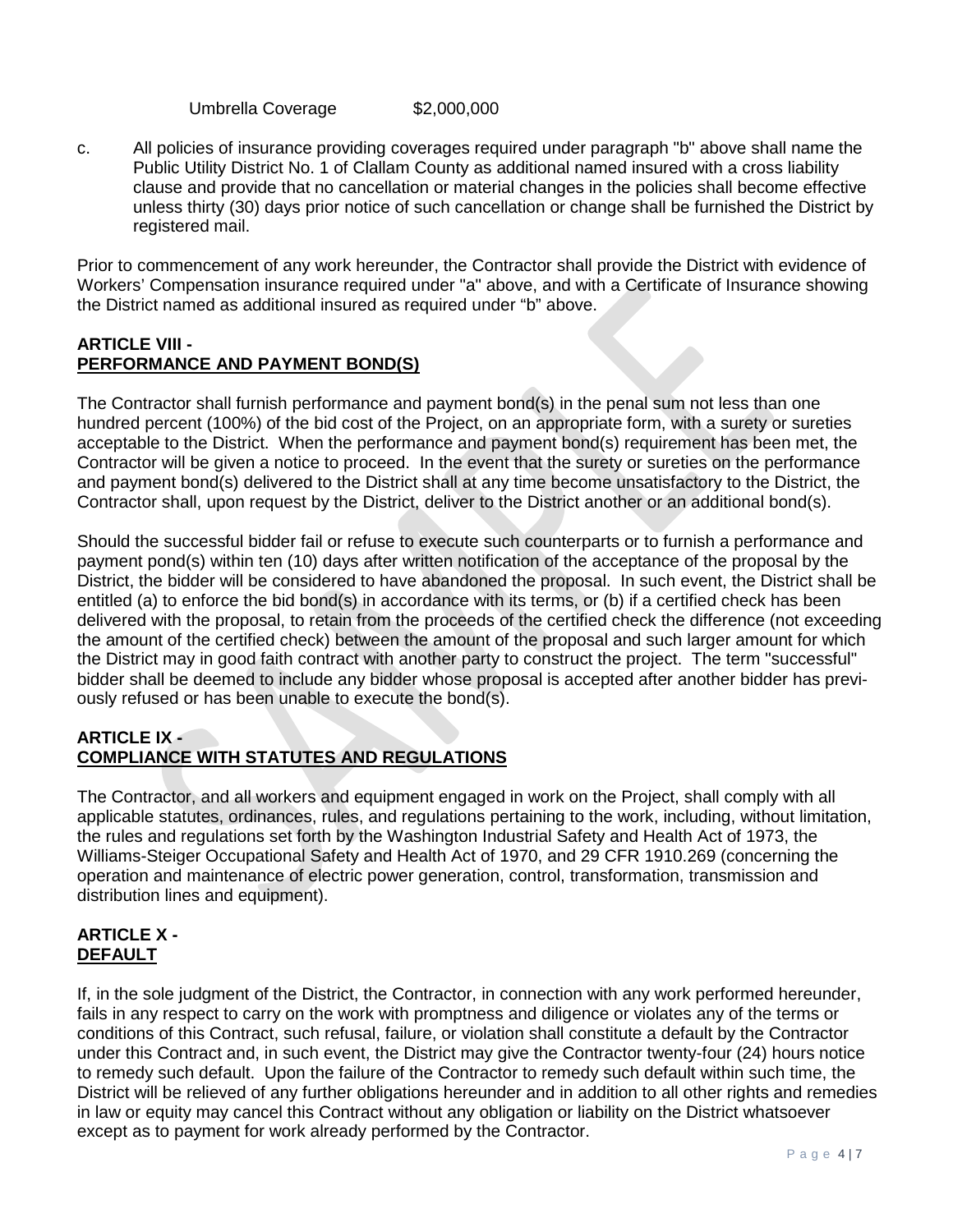# **ARTICLE XI - CHANGES IN CONTRACT DOCUMENTS**

The District may, from time to time during the progress of the project, make such changes in, additions to, or subtractions from, the Plans, Specifications, Drawings, and/or Exhibits as conditions may warrant. Provided, however, that if the cost to the Contractor shall be materially increased by any such change or addition, the District shall pay the Contractor for the reasonable cost thereof in accordance with a contract amendment or change order agreement signed by the District and the Contractor. No claim for additional compensation for any such change or addition will be considered unless the Contractor shall have made a written request therefor to the District prior to the commencement of work in connection with such change or addition. If the cost to the Contractor shall be materially decreased by any such change or subtractions, the District shall deduct an appropriate amount in accordance with a contract amendment or change order agreement signed by the District and the Contractor.

#### **ARTICLE XII - TERMINATION OF CONTRACT**

In the event that any of the provisions of this contract or any federal, state, or local laws or regulations are violated by the Contractor or by any of the Contractor's subcontractors, the District may serve written notice of intention to terminate such contract upon the Contractor, which notice shall specify the reasons therefor. Unless within ten (10) days after serving such notice upon the Contractor such violation shall cease and an arrangement for the correction thereof satisfactory to the District be made, the Contract shall, upon the expiration of the said ten (10) days, cease and terminate. In the event of any such termination, the District may purchase the materials necessary for complete performance of this contract for the account and at the expense of the Contractor, and the Contractor shall be liable to the District for any excess cost occasioned thereby.

#### **ARTICLE XIII – DISTRICT'S RIGHT TO AUDIT**

The District shall have the right to audit all contractor records pertaining to the work performed at any time during a project and within one year after the completion of the work. At the District's discretion, prior to awarding a project, contractors may be removed from the list of approved bidders if exception is taken to the District's auditing requirements. Should a contractor refuse to allow the District to audit their records during the course of a project, the District may terminate the contract or agreement and deny the opportunity to bid on future District projects.

# **ARTICLE XIV – CONSTRUCTION NOT IN SPECIFICATIONS OR PLANS**

The Contractor also agrees that when it is necessary to construct units not shown in the Specifications or Plans, it will construct such units for a price proposed in writing by the Contractor to the District and approved by the District prior to such work being done.

No payment shall be made to the Contractor for correcting errors or omissions on the part of the Contractor that result in construction not in accordance with the Plans and Specifications.

### **ARTICLE XV – DEFECTIVE WORKMANSHIP**

The acceptance of any workmanship by the District shall not preclude the subsequent rejection thereof if such workmanship shall be found to be defective after installation; and any such workmanship found defective before final acceptance of the work or within one year after completion shall be remedied or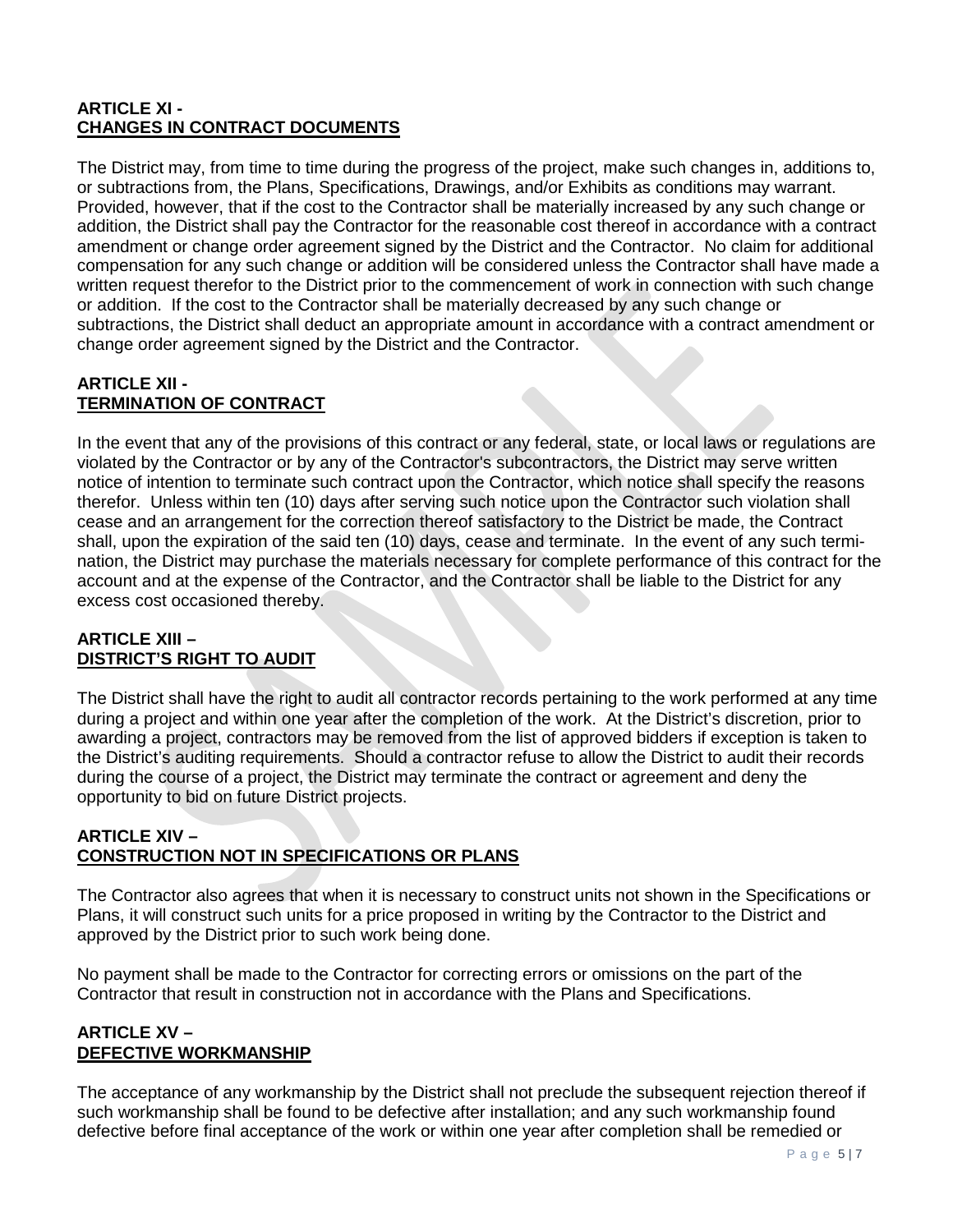replaced, as the case may be, by and at the expense of the Contractor. In the event of failure by the Contractor so to do, the District may remedy such defective workmanship and in such event the Contractor shall pay to the District the cost and expense thereof. The Contractor shall not be entitled to any payment hereunder so long as any defective workmanship, in respect of the project, of which the Contractor shall have had notice, shall not have been remedied or replaced, as the case may be.

# **ARTICLE XVI – CLAIMS AND LIENS**

The Contractor shall promptly pay all claims for labor done for the performance of the Project work and shall keep all said work free from all liens arising from labor done thereto. The District's Auditing Officer may require the Contractor to furnish payroll records for the District's inspection.

# **ARTICLE XVII – DEBARMENT, SUSPENSION AND OTHER**

Contractor certifies to the best of their knowledge and belief that they and their principals:

- Are not presently debarred, suspended, proposed for debarment, declared ineligible, or voluntarily excluded from covered transactions by any Federal department or agency;
- Have not within a three year period preceding this proposal been convicted of or had a civil judgment rendered against them for commission of fraud or a criminal offense in connection with obtaining, attempting to obtain, or performing a public (Federal, State or local) transaction or contract under a public transaction: violation of Federal or State antitrust statutes or commission of embezzlement, theft, forgery, bribery, falsification or destruction of records, making false statement, or receiving stolen property;
- Are not presently indicted for otherwise criminally or civilly charged by a government entity (Federal State, or local) with commission of any of the offenses enumerated in any paragraphs within this certification; and
- Have not within a three-year period preceding this application/proposal had one or more public transactions (Federal, State, or local) terminated for cause or default.

# **ARTICLE XVIII– CONTRACTOR OR THIRD-PARTY WORKER RETIREMENT STATUS VERIFICATION**

The parties hereto acknowledge that under Title 41 of the Revised Code of Washington, the District is obligated to report to the Washington Department of Retirement Systems any retirees in its employ, including contractors and subcontractors and their workers, who retired from certain Washington State retirement systems. Failure to report could result in a financial liability to the District. Accordingly, Contractor agrees to and shall report to the District the retirement status of all of its workers, subcontractors, and subcontractors' workers who will be performing services for the District under this Agreement. Contractor shall be responsible to pay any financial liability imposed upon the District by the Washington Department of Retirement Systems for pension overpayments resulting from Contractor's failure to properly report to the District such retirement status. In the alternative, Contractor may provide to the District the Social Security numbers of all its workers, subcontractors, and subcontractors' workers who will be performing services for the District under this Agreement, and the District shall undertake to verify the retirement status of those workers. In such event, Contractor shall be responsible to pay any financial liability imposed upon the District by the Washington Department of Retirement Systems for pension overpayments resulting from Contractor's failure to provide proper Social Security numbers for each such worker.

### **ARTICLE XIX – DISPUTE RESOLUTION**